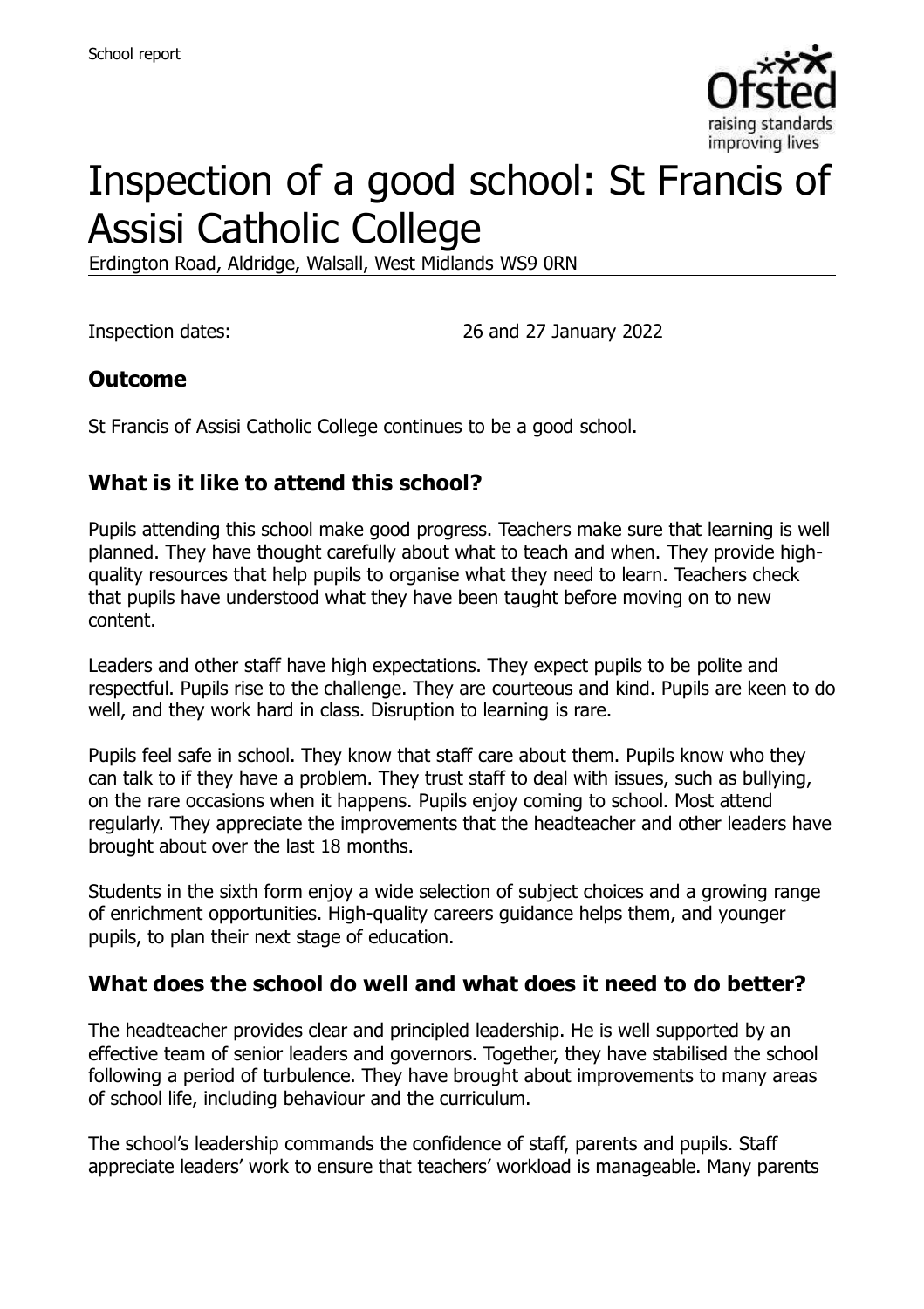

told inspectors how happy they were with the school. The sixth form has grown considerably in recent years, as more pupils choose to stay in the school beyond Year 11.

Subject leaders and staff have produced a well-organised and ambitious curriculum in all subjects. They have carefully planned what pupils should learn and they regularly review how well the curriculum is working.

The curriculum is taught well across subjects and from Year 7 to Year 13. Teachers have strong subject knowledge. They use this well to explain new concepts, choosing appropriate methods to help pupils learn. Teachers systematically check pupils' understanding. They provide extra help when it is needed to address misconceptions. They regularly make pupils recall what they have been taught previously. As a result, pupils remember what they have been taught and can apply their learning to new contexts.

Pupils with special educational needs and/or disabilities (SEND) achieve well in school. Leaders provide teachers with helpful guidance about how to meet pupils' individual needs. Teachers adapt the curriculum in the light of this guidance. Staff provide effective extra support when pupils need it.

All pupils with SEND have a learning support plan. This details pupils' needs and strategies that teachers should use to support them. Pupils with SEND who do not have an education, health and care (EHC) plan are not routinely involved in producing or reviewing their plan. Neither are their parents. Consequently, these plans do not reflect pupils' views and preferences. Many parents are unaware of the strategies being used to support their children.

Leaders have put in place an effective programme to support pupils who find reading difficult. Extra support is well matched to each pupil's ability to read. Pupils become more confident readers and more confident learners as a result.

Pupils, and students in the sixth form, consistently demonstrate excellent attitudes to learning. Leaders place great emphasis on politeness. This has been highly effective. Pupils throughout the school are polite, sensible, mature and articulate. The school is calm during lesson times and at social times.

Most pupils enjoy school and attend regularly. A minority do not. Disadvantaged pupils are disproportionately represented in this minority. Leaders are taking appropriate steps to address this key priority.

The school's work to promote pupils' wider development is effective. The curriculum contains a comprehensive programme of personal, social, health and economic education. The school's previously rich programme of enrichment activities has suffered because of COVID-19. It is being reintroduced now as restrictions allow. Careers education is strong in the school.

Governors have appropriate expertise. They are committed to the school, and they ensure that it has a clear vision that 'only the best is good enough'. However, they have been less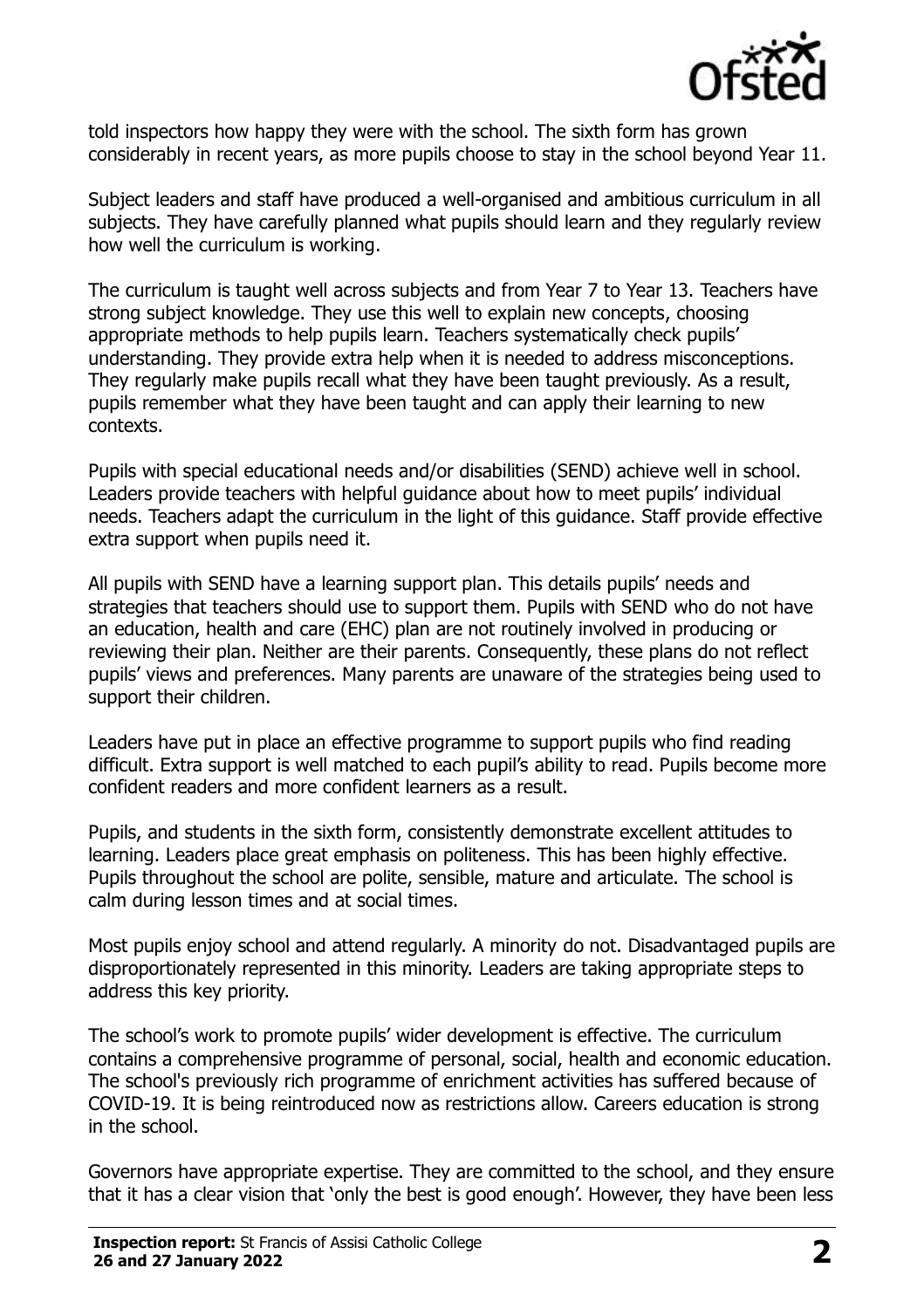

successful in communicating the school's key priorities for improvement. This means that they are less effective than they could be in holding leaders to account.

# **Safeguarding**

The arrangements for safeguarding are effective.

The school has a strong culture of care and keeping pupils safe. Pupils, parents and staff say that pupils feel safe in school. Inspectors agree.

Staff know how to spot the signs that pupils might need extra help. They readily pass on their concerns to leaders, who deal with these in a timely manner. The school provides high-quality pastoral support that pupils value. Much of the support for pupils is provided by school staff. However, leaders understand when to involve outside agencies and they do so appropriately. They ensure that pupils get the help they need when they need it.

# **What does the school need to do to improve?**

#### **(Information for the school and appropriate authority)**

- Governors have not communicated the school's strategy as effectively as they should. Their strategic plan has too many priorities. Consequently, key priorities, for example improving the attendance of disadvantaged pupils, are lost within them. This means that governors are not able to hold leaders to account for some aspects of the school as well as they could. Governors should ensure that the school's strategic priorities are clear and that they hold leaders to account for addressing these.
- Pupils with SEND who do not have EHC plans are not consulted sufficiently in drawing up plans for their support. Their parents are also not consulted adequately. Consequently, the support provided to pupils is not informed well enough by the views of pupils and their parents. Leaders should ensure that pupils with SEND and their parents are fully involved in developing and reviewing the support the school provides.

# **Background**

When we have judged a school to be good, we will then normally go into the school about once every four years to confirm that the school remains good. This is called a section 8 inspection of a good or outstanding school, because it is carried out under section 8 of the Education Act 2005. We do not give graded judgements on a section 8 inspection. However, if we find evidence that a school would now receive a higher or lower grade, then the next inspection will be a section 5 inspection. Usually this is within one to two years of the date of the section 8 inspection. If we have serious concerns about safeguarding, behaviour or the quality of education, we will deem the section 8 inspection as a section 5 inspection immediately.

This is the second section 8 inspection since we judged the school to be good in May 2013.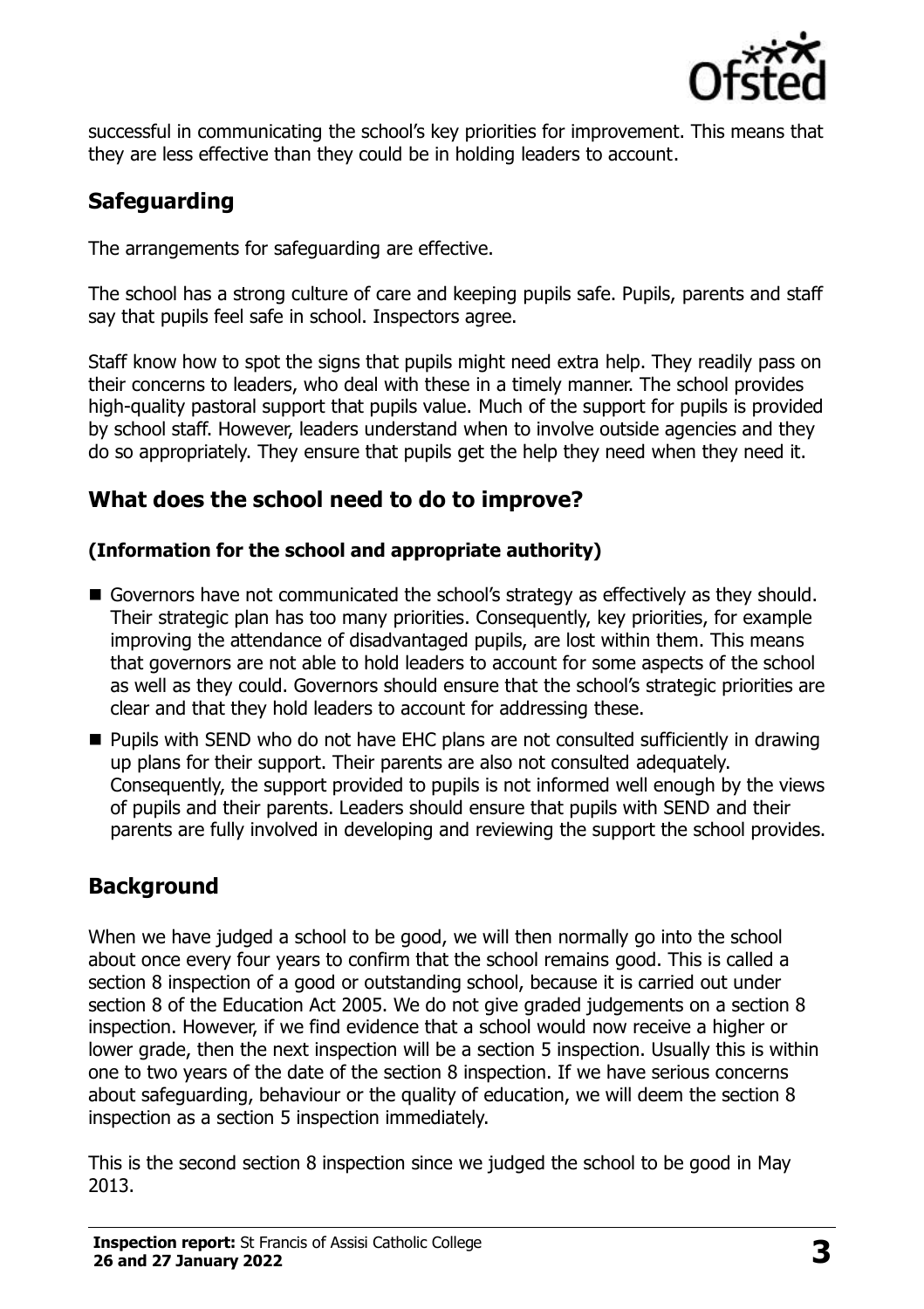

#### **How can I feed back my views?**

You can use [Ofsted Parent View](https://parentview.ofsted.gov.uk/) to give Ofsted your opinion on your child's school, or to find out what other parents and carers think. We use information from Ofsted Parent View when deciding which schools to inspect, when to inspect them and as part of their inspection.

The Department for Education has further [guidance](http://www.gov.uk/complain-about-school) on how to complain about a school.

If you are the school and you are not happy with the inspection or the report, you can [complain to Ofsted.](https://www.gov.uk/complain-ofsted-report)

#### **Further information**

You can search for [published performance information](http://www.compare-school-performance.service.gov.uk/) about the school.

In the report, ['disadvantaged pupils'](http://www.gov.uk/guidance/pupil-premium-information-for-schools-and-alternative-provision-settings) refers to those pupils who attract government pupil premium funding: pupils claiming free school meals at any point in the last six years and pupils in care or who left care through adoption or another formal route.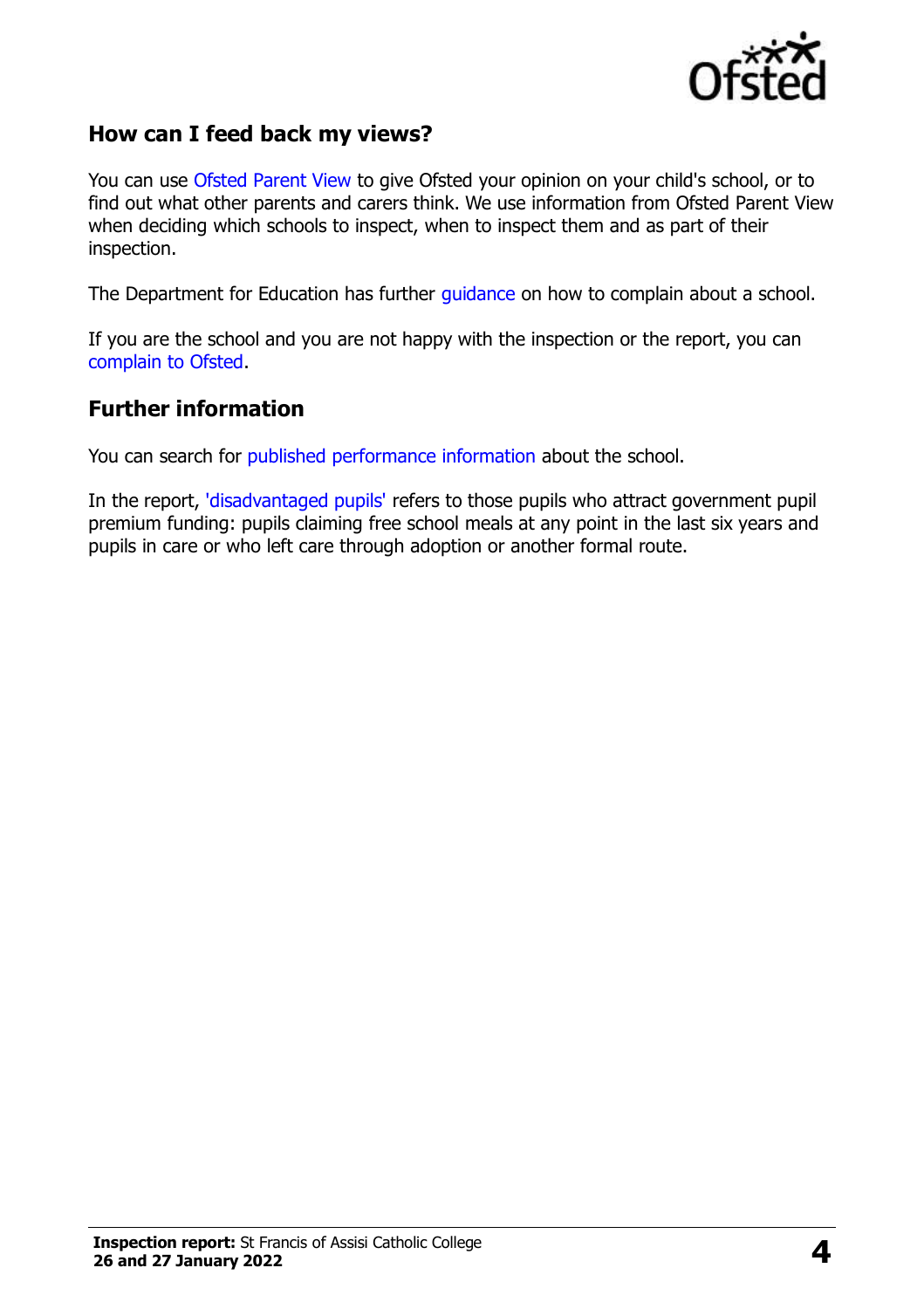

### **School details**

| Unique reference number                            | 104255                                                                |
|----------------------------------------------------|-----------------------------------------------------------------------|
| <b>Local authority</b>                             | Walsall                                                               |
| <b>Inspection number</b>                           | 10212437                                                              |
| <b>Type of school</b>                              | Secondary Comprehensive                                               |
| <b>School category</b>                             | Voluntary aided                                                       |
| Age range of pupils                                | 11 to 18                                                              |
| <b>Gender of pupils</b>                            | Mixed                                                                 |
| <b>Gender of pupils in sixth-form</b><br>provision | Mixed                                                                 |
| Number of pupils on the school roll                | 1133                                                                  |
| Of which, number on roll in the sixth<br>form      | 216                                                                   |
| <b>Appropriate authority</b>                       | The governing body                                                    |
| <b>Chair</b>                                       | <b>Tim Ward</b>                                                       |
| <b>Headteacher</b>                                 | Luke Salkeld                                                          |
| Website                                            | www.stfrancis.cc                                                      |
| Date of previous inspection                        | 28 February 2017, under section 8 of the<br><b>Education Act 2005</b> |

### **Information about this school**

- The school is a voluntary-aided Catholic school. Its most recent section 48 inspection took place in July 2018.
- The headteacher took up his post in January 2021, having been acting headteacher since May 2020. Most members of the senior leadership team have taken up their posts since the last inspection.
- The school currently uses two registered alternative providers of education. A very small number of pupils attend each of these.
- The school meets the requirements of the Baker Clause. This means that pupils in Years 8 to 13 receive information about the full range of education and training options open to them. This includes opportunities for a range of education and training providers to speak to pupils about technical education qualifications and apprenticeships.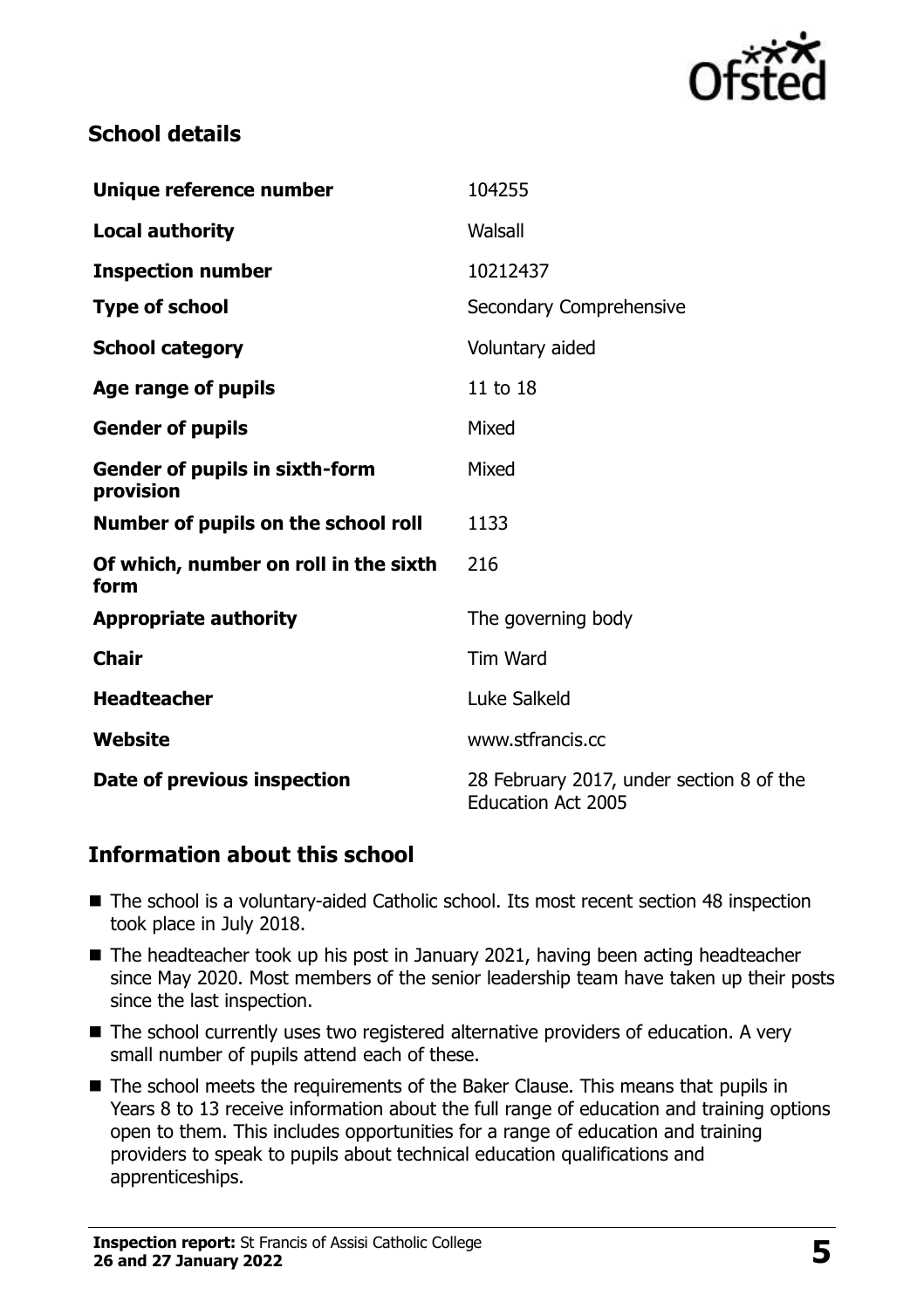

 $\blacksquare$  The school has specially resourced provision for 11 pupils with dyslexia. This is funded by the local authority.

## **Information about this inspection**

- This was the first routine inspection the school received since the COVID-19 pandemic began. Inspectors discussed the impact of the pandemic with school leaders and have taken that into account in their evaluation.
- Inspectors met with the headteacher and other senior leaders. They also met with six governors, including the chair of the governing body. An inspector spoke with a representative from the archdiocese of Birmingham.
- Inspectors carried out deep dives in these subjects: science, design technology, art and geography. For each deep dive, inspectors met with subject leaders, looked at curriculum plans, visited a sample of lessons, spoke to teachers and pupils, and looked at samples of pupils' work.
- Inspectors considered safeguarding by meeting with designated safeguarding lead and another member of the safeguarding team, scrutinising policies and records relating to child protection and examining the safeguarding checks made on staff before they join the school.
- Inspectors considered provision for pupils with SEND as part of deep dives, by meeting with the special educational needs coordinator and speaking with a group of pupils with SEND.
- Inspectors considered responses from staff to their online inspection questionnaire.
- Inspectors spoke informally with pupils at breaktime and lunchtime. They observed the school at these times.
- Inspectors considered responses to Parent View, Ofsted's online inspection questionnaire, including written responses.
- Inspectors considered emails from a small number of parents and held telephone conversations with other parents.

#### **Inspection team**

Alun Williams, lead inspector **Her Majesty's Inspector** Gwen Onyon **Gwen Official Community** Control Ofsted Inspector

David Hermitt **David Hermitt Ofsted Inspector**